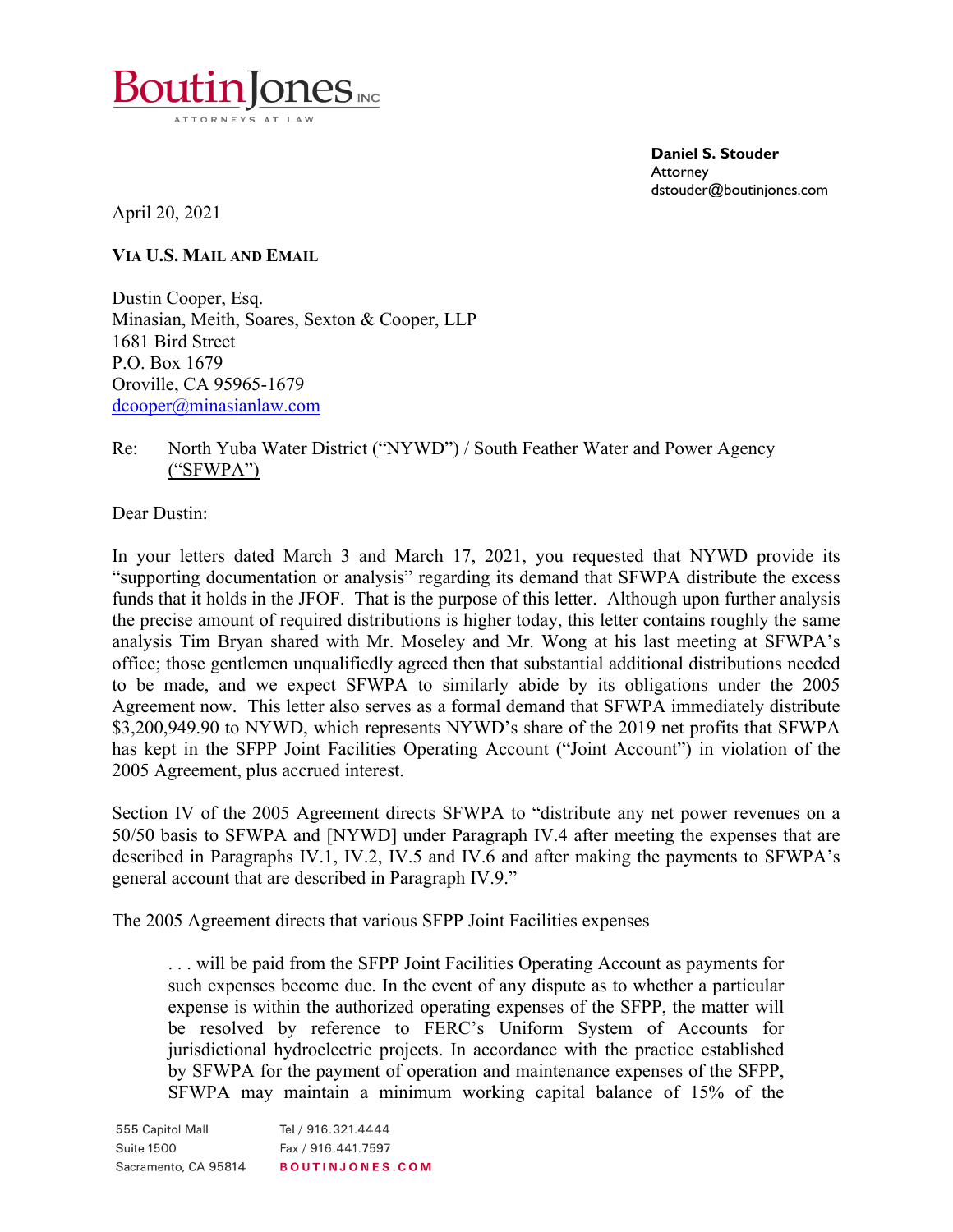

Dustin Cooper April 20, 2021 Page 2 of 4

budgeted annual operation and maintenance expenses for SFPP Joint Facilities in the SFPP Joint Facilities Operating Account, to ensure that sufficient funds are available in this account to pay such expenses on a current basis. If FERC requires a different percentage, then the percentage in the preceding sentence will be adjusted to comply with FERC's requirement. . . .

(2005 Agreement, Paragraph IV.1).

SFWPA's own accounting records demonstrate that in 2019, SFWPA maintained more than the 15% working capital balance plus the contingency reserve requirement, without cause or explanation. Thereby, SFWPA failed to make the required net profit distribution for 2019.

SFWPA's Joint Facilities Operating Fund Financial Report for the January 28, 2020 Board Meeting indicates that the 2019 actual reserve accounts' ending balance was \$25,497,635 and the required working capital balance and contingency reserve balance totaled \$19,530,000. (2019 JFOF P&L.xlsx (enclosed)).

| z                       | А                                                | в                                                                                          | c             | D             |               |               | G                | н               |  |  |  |
|-------------------------|--------------------------------------------------|--------------------------------------------------------------------------------------------|---------------|---------------|---------------|---------------|------------------|-----------------|--|--|--|
| 1                       | South Feather Water and Power Agency             |                                                                                            |               |               |               |               |                  |                 |  |  |  |
| $\overline{2}$          | Joint Facilities Operating Fund Financial Report |                                                                                            |               |               |               |               |                  |                 |  |  |  |
| 3                       |                                                  | January 28, 2020 Board Meeting                                                             |               |               |               |               |                  |                 |  |  |  |
| $\overline{4}$          |                                                  |                                                                                            |               |               |               |               |                  |                 |  |  |  |
| $\overline{\mathbf{5}}$ |                                                  |                                                                                            |               |               |               |               |                  | 2019            |  |  |  |
| $\overline{6}$          |                                                  |                                                                                            | 2016          | 2017          | 2018          | 2019          | 2019             | <b>ACTUAL</b>   |  |  |  |
| 7                       | <b>ACCOUNT</b>                                   | <b>DESCRIPTION</b>                                                                         | <b>ACTUAL</b> | <b>ACTUAL</b> | <b>ACTUAL</b> | <b>BUDGET</b> | <b>ESTIMATED</b> | Thru 12/31/2019 |  |  |  |
| 179                     |                                                  |                                                                                            |               |               |               |               |                  |                 |  |  |  |
| 180                     |                                                  | <b>Beginning Balance</b>                                                                   | 22,560,754    | 19,928,038    | 17,358,092    | 17,055,497    | 17,745,105       | 17,745,105      |  |  |  |
| 181                     |                                                  |                                                                                            |               |               |               |               |                  |                 |  |  |  |
| 182                     |                                                  | <b>NYWD-Additional Payment</b>                                                             | 0             | (2, 214, 644) | (1, 393, 737) | 0             | 0                | 0               |  |  |  |
| 183                     |                                                  | <b>General Fund-Additional Payment</b>                                                     | 0             | (2, 214, 644) | (1, 393, 737) | 0             | 0                | $\Omega$        |  |  |  |
| 184<br>185              |                                                  | Loan Payable to PG&E                                                                       | (8,585,545)   | (3,880,140)   | (3,000,000)   | 0             | (308, 910)       | (308, 910)      |  |  |  |
|                         |                                                  |                                                                                            |               |               |               |               |                  |                 |  |  |  |
| 186                     |                                                  |                                                                                            |               |               |               |               |                  |                 |  |  |  |
| 187                     |                                                  | <b>Ending Balance</b>                                                                      | 19,928,038    | 17,358,092    | 17,745,105    | 17,945,827    | 21,880,103       | 25,497,635.00   |  |  |  |
| 188                     |                                                  |                                                                                            |               |               |               |               |                  |                 |  |  |  |
|                         |                                                  | 189 NOTE: Per NYWD agreement, 15% working capital reserve of \$1,530,000, and \$18,000,000 |               |               |               |               |                  |                 |  |  |  |
|                         | 190 contingency reserve is required.             |                                                                                            |               |               |               |               |                  |                 |  |  |  |
| 191                     |                                                  |                                                                                            |               |               |               |               |                  |                 |  |  |  |

In SFWPA's and NYWD's Additional Distributions spreadsheet, the required working capital balance and contingency reserve balance for 2019 are listed as totaling \$19,569,960, nearly \$40k higher than the balance listed on SFWPA's other document. (NYWD add distributions.xlsx (enclosed)).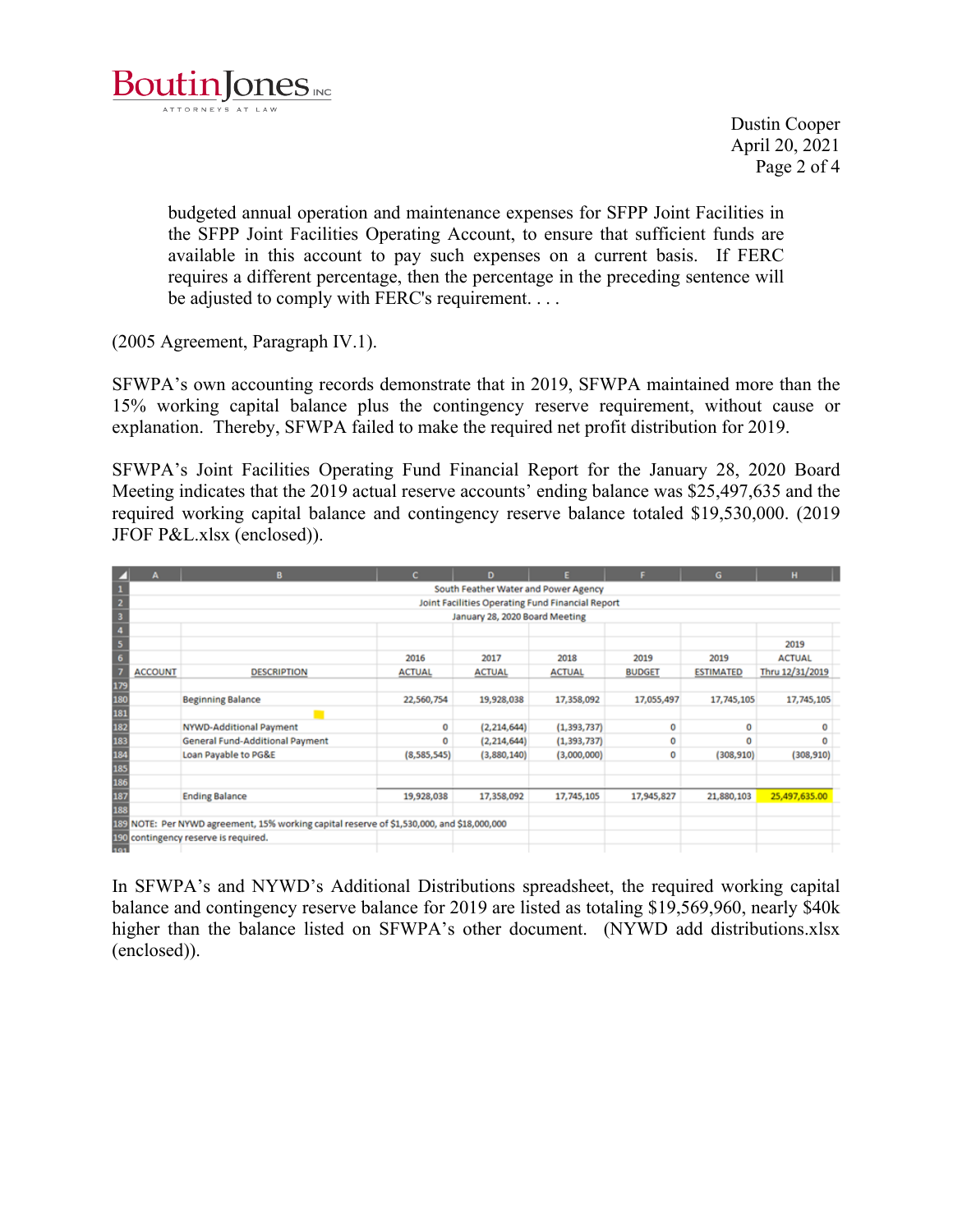

Dustin Cooper April 20, 2021 Page 3 of 4

|                | А                                    | B                      | c | D | E          |  |  |  |  |
|----------------|--------------------------------------|------------------------|---|---|------------|--|--|--|--|
|                | South Feather Water and Power Agency |                        |   |   |            |  |  |  |  |
|                | North Yuba Water District            |                        |   |   |            |  |  |  |  |
| З              | <b>Additional Distributions</b>      |                        |   |   |            |  |  |  |  |
|                | 2019                                 |                        |   |   |            |  |  |  |  |
|                |                                      |                        |   |   |            |  |  |  |  |
| 6              |                                      |                        |   |   |            |  |  |  |  |
|                | Required Reserve Balance =           |                        |   |   |            |  |  |  |  |
| 8              |                                      | Contingency            |   |   | 18,000,000 |  |  |  |  |
| 9              |                                      | <b>Working Capital</b> |   |   | 1,569,950  |  |  |  |  |
| 10             |                                      |                        |   |   |            |  |  |  |  |
| 11             |                                      | <b>Total</b>           |   |   | 19,569,950 |  |  |  |  |
| $\overline{a}$ |                                      |                        |   |   |            |  |  |  |  |

Even ignoring the discrepancy in the required reserve balance for 2019, it appears that SFWPA has improperly withheld 2019 net revenue from NYWD. Pursuant to Section IV of the 2005 Agreement, any amount left after paying joint expenses and satisfying the required reserve balances must be distributed to SFWPA and NYWD on a 50/50 basis.

For 2019, SFWPA's records show: (a) all expenses paid; (b) a required reserve balance totaling \$19,569,950 (on the high end); and (c) an ending balance of \$25,497,635. Accordingly, the reserve balance for 2019 was overfunded by \$5,927,685 (\$25,497,635 minus \$19,569,950). As such, NYWD is entitled to \$2,963,842.50, half of the overfunded amount.

Throughout the 2005 Agreement, FERC requirements explicitly control over conflicting terms. Yet, NYWD is unaware of any  $-$  and SFWPA has pointed to no  $-$  FERC requirement that mandates SFWPA to withhold more than a 15% working capital balance. In fact, SFWPA's financial report for the January 28, 2020 Board Meeting states "[p]er NYWD agreement, 15% working capital reserve . . . is required." (2019 JFOF P&L.xlsx (enclosed)).

Therefore, SFWPA must immediately distribute \$2,963,842.50 to NYWD, representing NYWD's share of the unallocated 2019 net profits. Interest is also accruing at the rate of 10% per annum. Civil Code §§ 3287; 3289. SFWPA was required to make the distribution no later than July 1, 2020, and therefore breached the 2005 Agreement as of July 2 last year. Through April 20, 2021, interest has accrued in the total amount of \$237,107.40. Therefore, NYWD demands that SFWPA pay \$**3,200,949.90**. Interest will continue to accrue at the daily rate of \$812.01.

Please respond in writing by no later than April 28, 2021 to confirm whether and when SFWA will make the required past due distribution. If SFWPA disputes that it must pay additional